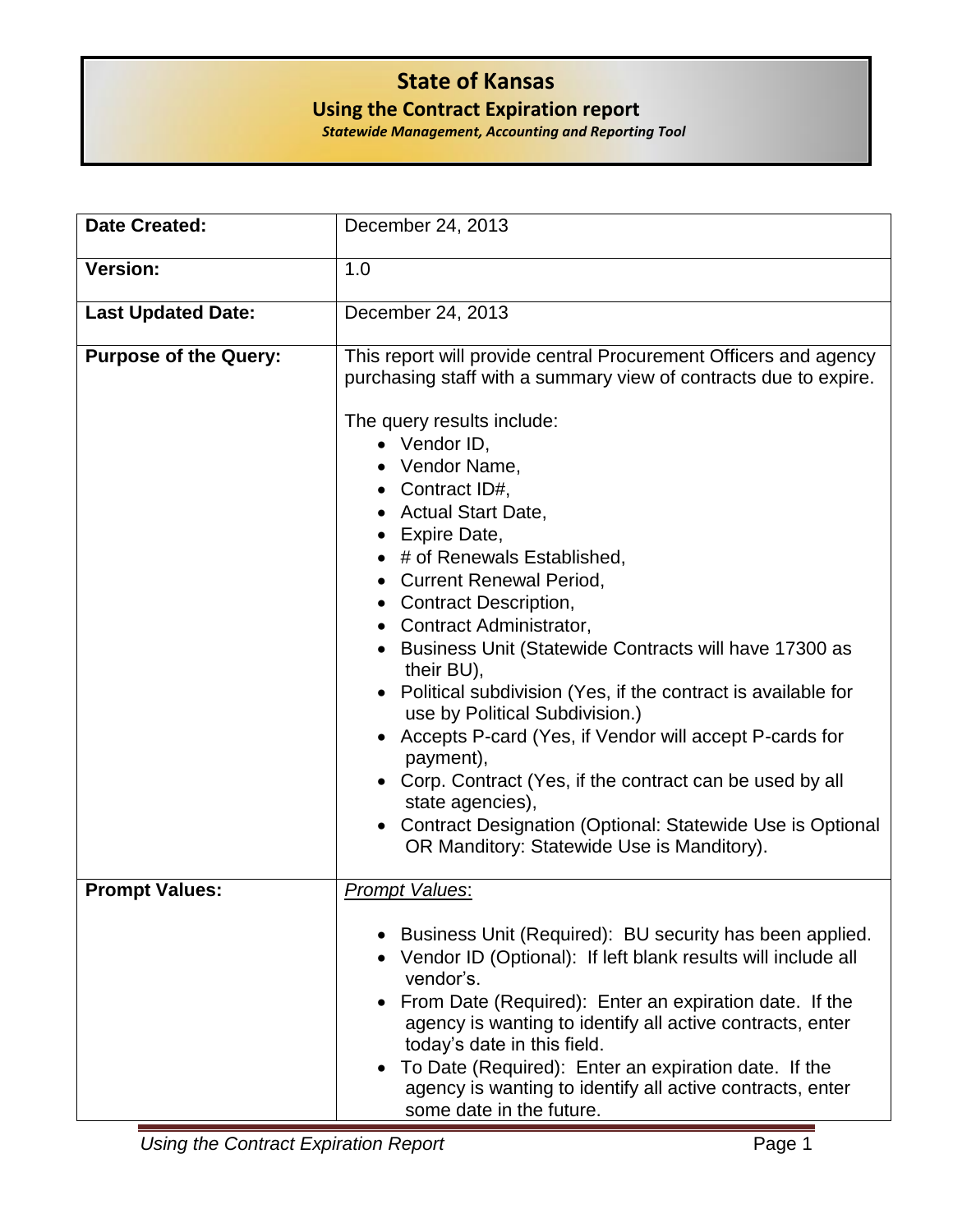|                      | Corporate Contract (Required): Select 'Both' from the<br>drop down list if the results should include both Statewide<br>contracts and agency contracts. Select 'No' from the<br>drop down list if the results should include only agency<br>specific contracts. Select 'Yes' from the drop down list if<br>the results should include only statewide contracts.                    |  |  |  |  |  |  |
|----------------------|------------------------------------------------------------------------------------------------------------------------------------------------------------------------------------------------------------------------------------------------------------------------------------------------------------------------------------------------------------------------------------|--|--|--|--|--|--|
| <b>Result Sorts:</b> | The report results are displayed, sorted in the following order:                                                                                                                                                                                                                                                                                                                   |  |  |  |  |  |  |
|                      | 1. Contract Expiration Date<br>2. Vendor<br>3. Business Unit                                                                                                                                                                                                                                                                                                                       |  |  |  |  |  |  |
| <b>Security:</b>     | Security Role Access: Only those individuals assigned the<br>following security access roles will receive results from this<br>query:<br>• KPO_KS_Buyer<br>• KPO_Agy_Contract Processor<br>KPO_Cen_Contract Processor<br>$\bullet$<br>KPO_Cen_Purchasing Admin<br>$\bullet$<br>KPO_Cen_RFX_Clerical<br>$\bullet$<br><b>Business Unit Access: Business Unit Security is applied</b> |  |  |  |  |  |  |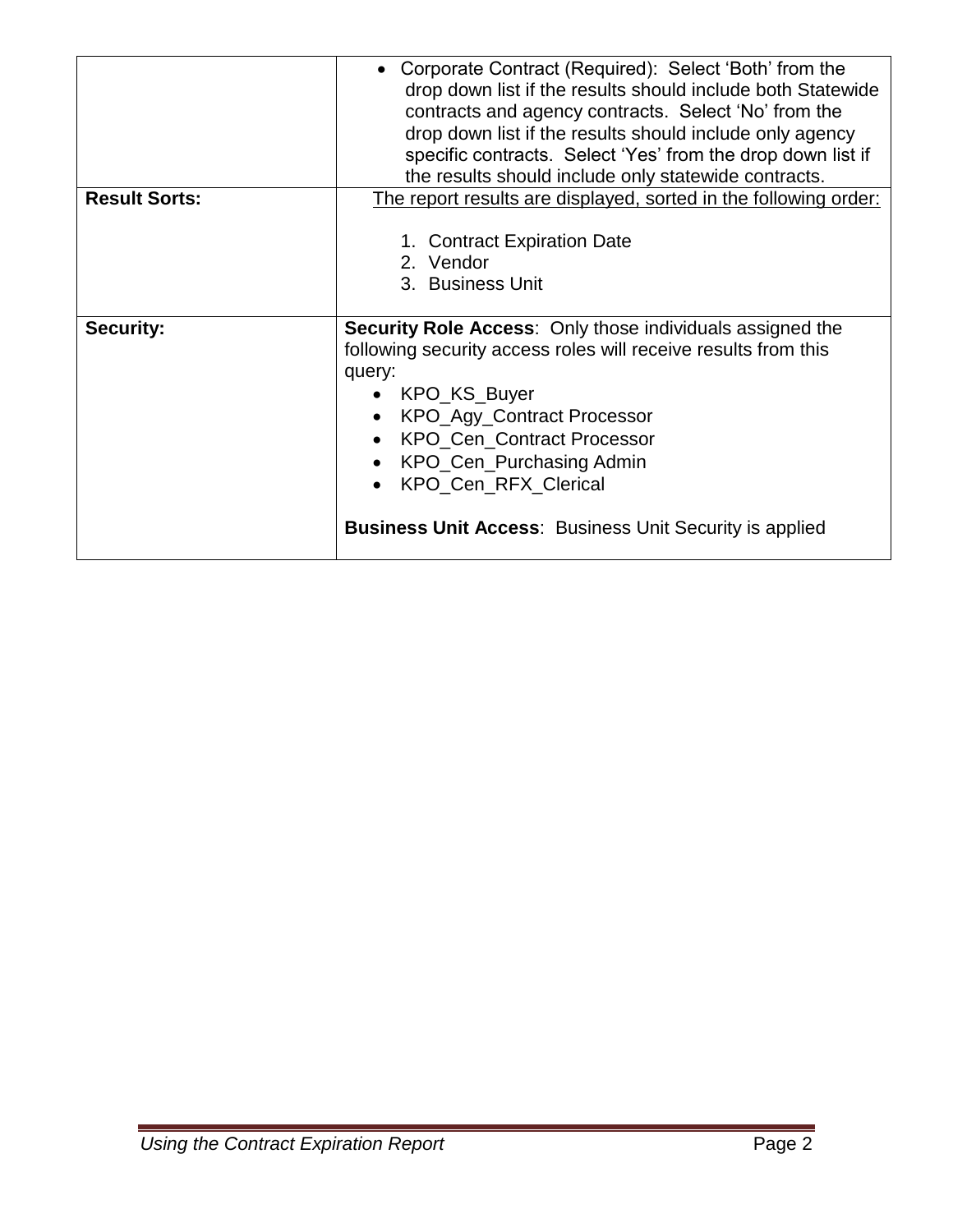| 1. | Navigation:                                                                                                                                                                                                                                                  |                                                                                                                                                                                                                                                                                                                                                                                           |
|----|--------------------------------------------------------------------------------------------------------------------------------------------------------------------------------------------------------------------------------------------------------------|-------------------------------------------------------------------------------------------------------------------------------------------------------------------------------------------------------------------------------------------------------------------------------------------------------------------------------------------------------------------------------------------|
|    | From the <b>Home</b> page<br>in SMART, on the left<br>navigation menu, click<br>on 'Purchasing',<br>then click on 'Analyze<br>Procurement',<br>then click on 'Reports'<br>$(2^{nd}$ in list), then click<br>on 'Contract<br>Expiration'.<br>On the 'Contract | <b>Contract Expiration</b><br>Enter any information you have and click Search. Leave fields blank for a list of all values.<br><b>Find an Existing Value</b><br>Add a New Value<br>Search by: Run Control ID begins with DRT<br><b>Case Sensitive</b><br>Search<br><b>Advanced Search</b><br><b>Search R</b><br>View.<br>$\boxed{\blacktriangleright}$ Last<br><u>Run (</u><br><b>DRT</b> |
|    | Expiration'<br>page:                                                                                                                                                                                                                                         | Find an Existing Value   Add a New Value                                                                                                                                                                                                                                                                                                                                                  |
|    | *Search By: Run<br><b>Control ID begins</b><br>with' field:<br>Select a run control ID.                                                                                                                                                                      |                                                                                                                                                                                                                                                                                                                                                                                           |
|    | NOTE: If no run<br>control ID exists,<br>select the 'Add a New<br>Value' tab and enter<br>(create) a value to<br>become your run<br>control ID.                                                                                                              |                                                                                                                                                                                                                                                                                                                                                                                           |
| 2. | On the 'Contract<br>Expiration - Run<br>Control page, enter the<br>search criteria                                                                                                                                                                           | <b>Contract Expiration</b><br>Run<br>Run Control ID: 123<br>Report Manager Process Monitor                                                                                                                                                                                                                                                                                                |
|    | <b>Business Unit:</b><br><b>Required field</b>                                                                                                                                                                                                               | <b>Contract Expiration</b><br>Business Unit 56500<br>$\alpha$<br>$\alpha$<br><b>Vendor ID</b>                                                                                                                                                                                                                                                                                             |
|    | Vendor ID: Optional<br>field                                                                                                                                                                                                                                 | 12/24/2014<br>12/24/2013 同<br>*From Date<br>*To Date<br>*Corporate Contract No<br>۰                                                                                                                                                                                                                                                                                                       |
|    | <b>Expiration From and</b><br>To Dates: Required<br>fields                                                                                                                                                                                                   | <b>Q Return to Search   ↑ El Previous in List   ↓ El Next in List  </b><br>F Notify<br><b>E</b> Add <b>圆 Update/Display</b><br><b>D</b> Save                                                                                                                                                                                                                                              |
|    | <b>Corporate Contract:</b><br>Required field must<br>select 'Yes' = only<br>statewide contracts;                                                                                                                                                             |                                                                                                                                                                                                                                                                                                                                                                                           |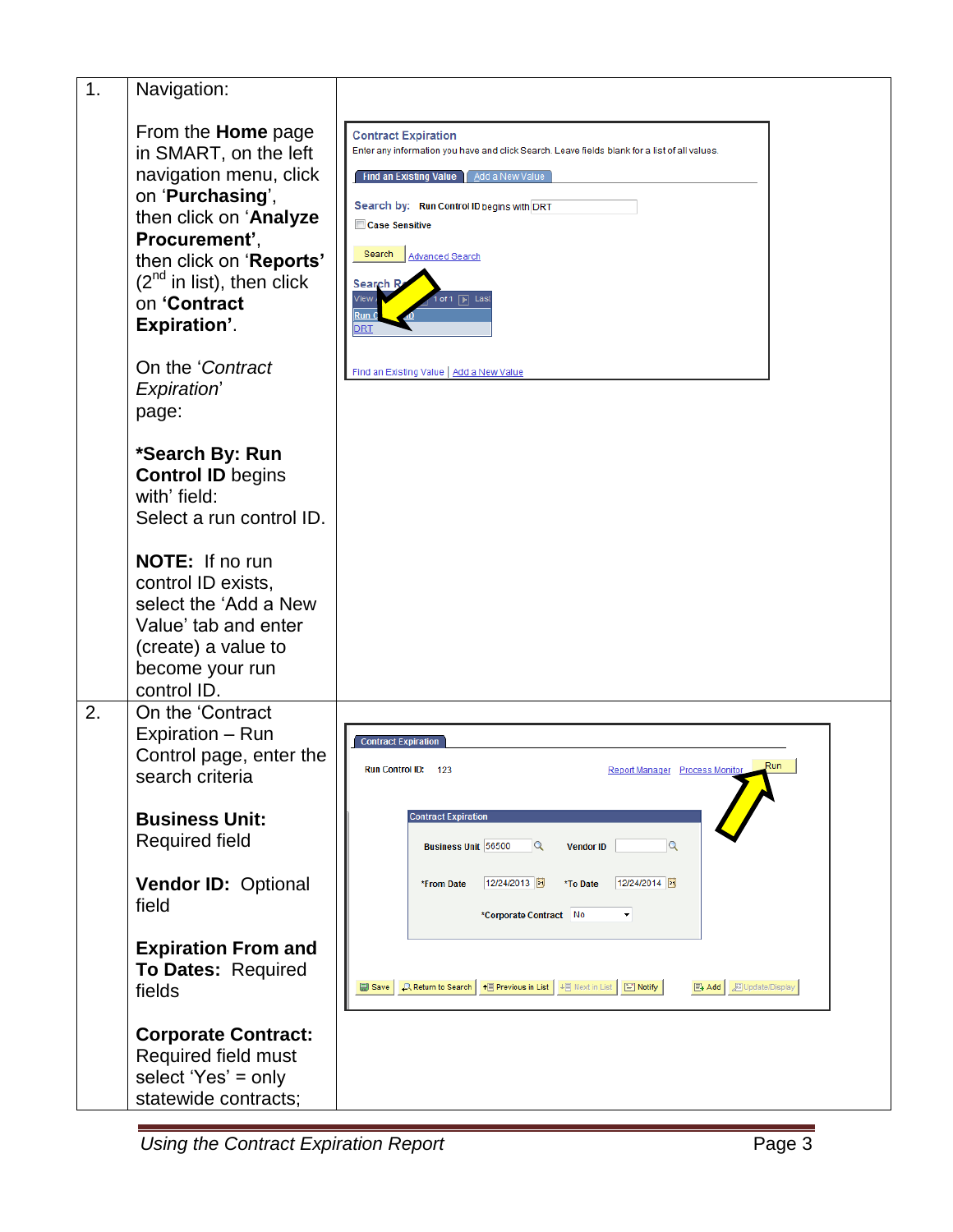|    | 'No' = only agency<br>specific contracts or<br>'Both' = statewide and<br>agency specific<br>contracts.<br>Select the 'Run'<br>button. |                                                                                                                                                                                                                                                                                                                                                                                                                                                                                                                                                                                                                                                                                                  |
|----|---------------------------------------------------------------------------------------------------------------------------------------|--------------------------------------------------------------------------------------------------------------------------------------------------------------------------------------------------------------------------------------------------------------------------------------------------------------------------------------------------------------------------------------------------------------------------------------------------------------------------------------------------------------------------------------------------------------------------------------------------------------------------------------------------------------------------------------------------|
| 3. | Click the 'OK' button<br>on the 'Process<br>Scheduler Request'<br>page.                                                               | <b>Process Scheduler Request</b><br>User ID:<br><b>RV00MDC</b><br>Run Control ID: 123<br>B<br>12/24/2013<br>$\overline{\mathbf{v}}$<br><b>Run Date:</b><br><b>Server Name:</b><br>Reset to Current Date/Time<br>$\blacktriangledown$<br><b>Run Time:</b><br><b>Recurrence:</b><br>1:06:07PM<br>Q<br><b>Time Zone:</b><br><b>Process List</b><br>Select Description<br><b>Process Name</b><br>*Type<br>*Format<br><b>Distribution</b><br><b>Process Type</b><br><b>Contract Expiration</b><br>$\blacktriangleright$ CSV<br>$\overline{\mathcal{A}}$<br><b>KPO00001</b><br><b>SQR Process</b><br>Web<br>Distribution<br>OK                                                                         |
| 4. | <b>Click the "Process</b><br><b>Monitor" link.</b>                                                                                    | <b>Contract Expiration</b><br>Run<br>Run Control ID: 123<br>Report Manager Process Monitor<br>cess Instance:2124681<br><b>Contract Expiration</b><br>Business Unit 56500<br>$\mathbf{Q}$<br><b>Vendor ID</b><br>12/24/2013<br>12/24/2014<br>*From Date<br>*To Date<br>*Corporate Contract No<br>۰<br>↑ Previous in List<br>↓■ Next in List<br>F Notify<br><b>週Update/Display</b><br><b>D</b> Save<br>Return to Search<br>$E$ Add                                                                                                                                                                                                                                                                 |
| 5. | <b>Click the 'Details' link:</b>                                                                                                      | Process List   Server List<br><b>View Process Request For</b><br>Refresh<br><b>User ID: RV00MDC</b><br>Q Type:<br>1 Hours -<br><b>v</b> Last:<br>Q Instance:<br>to<br>$\blacktriangleright$ Name:<br>Server:<br>Run<br>Distribution<br>$\blacktriangledown$<br>Save On Refresh<br><b>Status:</b><br><b>Status</b><br><b>Process List</b><br>Customize   Find   View All   1<br>First<br><b>Distrit</b><br><b>Process</b><br><u> Select Instance Seq. Process Type</u><br><b>User</b><br><b>Run Date/Time</b><br><b>Run Status</b><br><b>Status</b><br><b>Name</b><br>2124681<br><b>SQR Process</b><br>KPO00001<br>RV00MDC 12/24/2013 1:06:07PM CST<br><b>Success</b><br>Posted<br><b>Details</b> |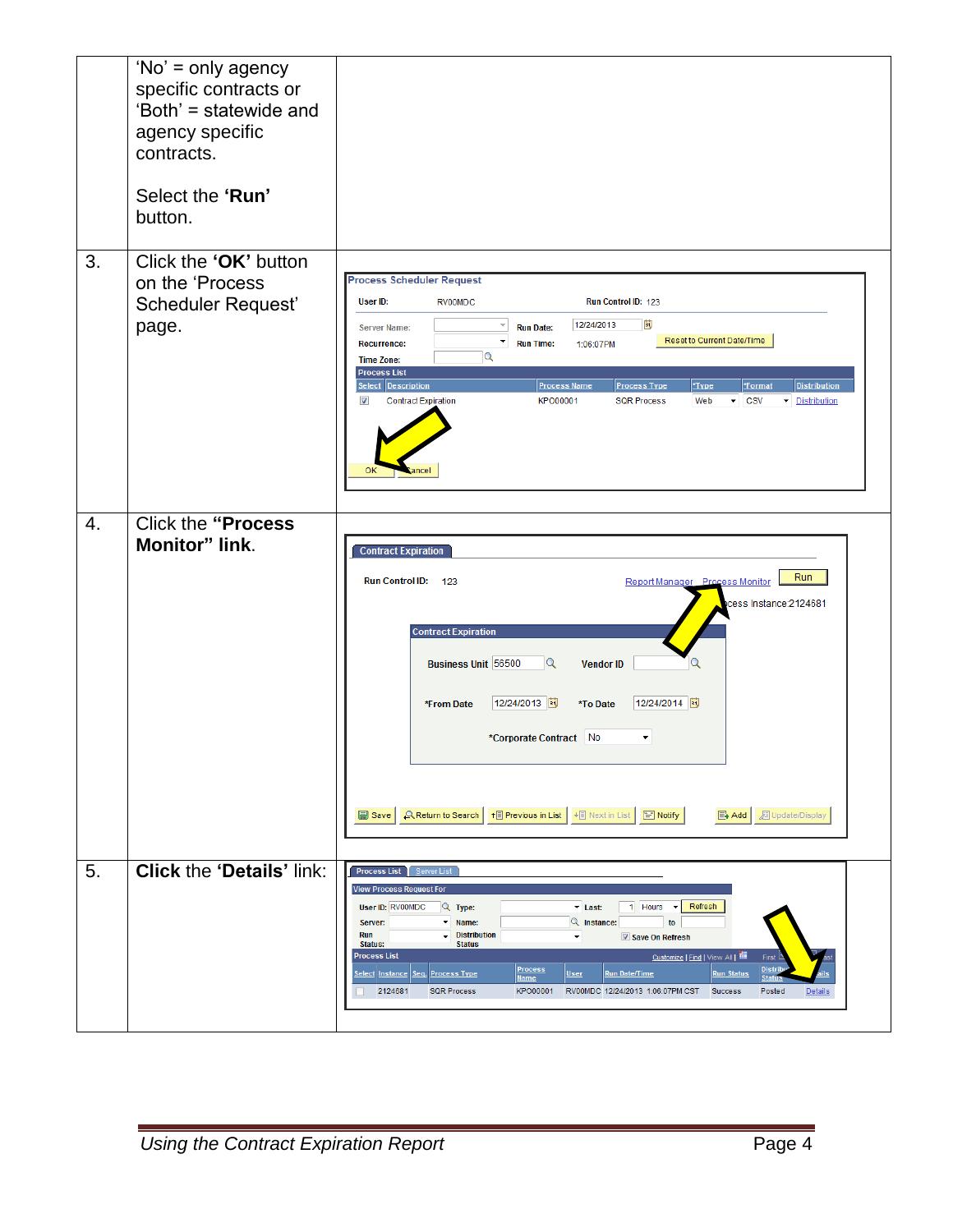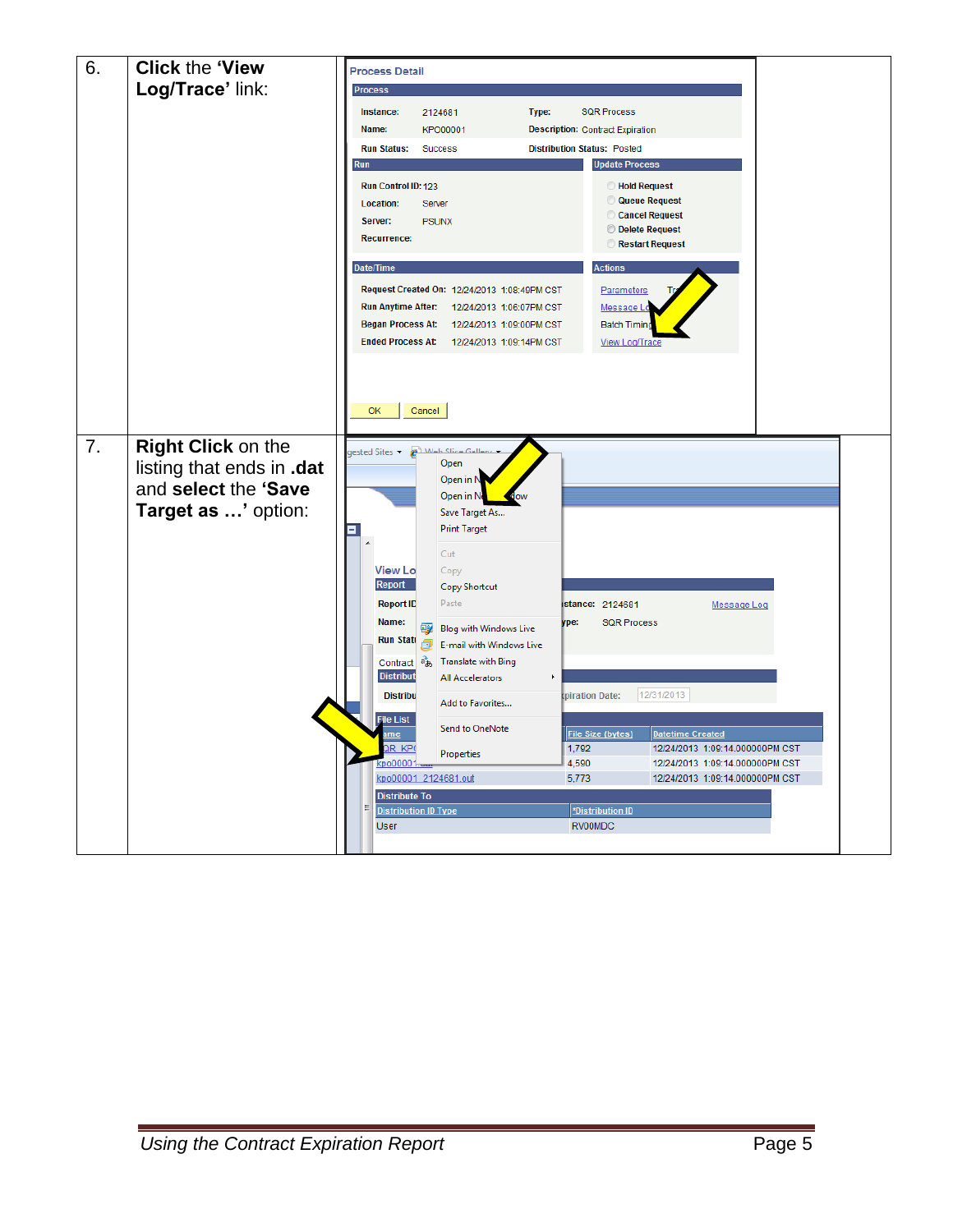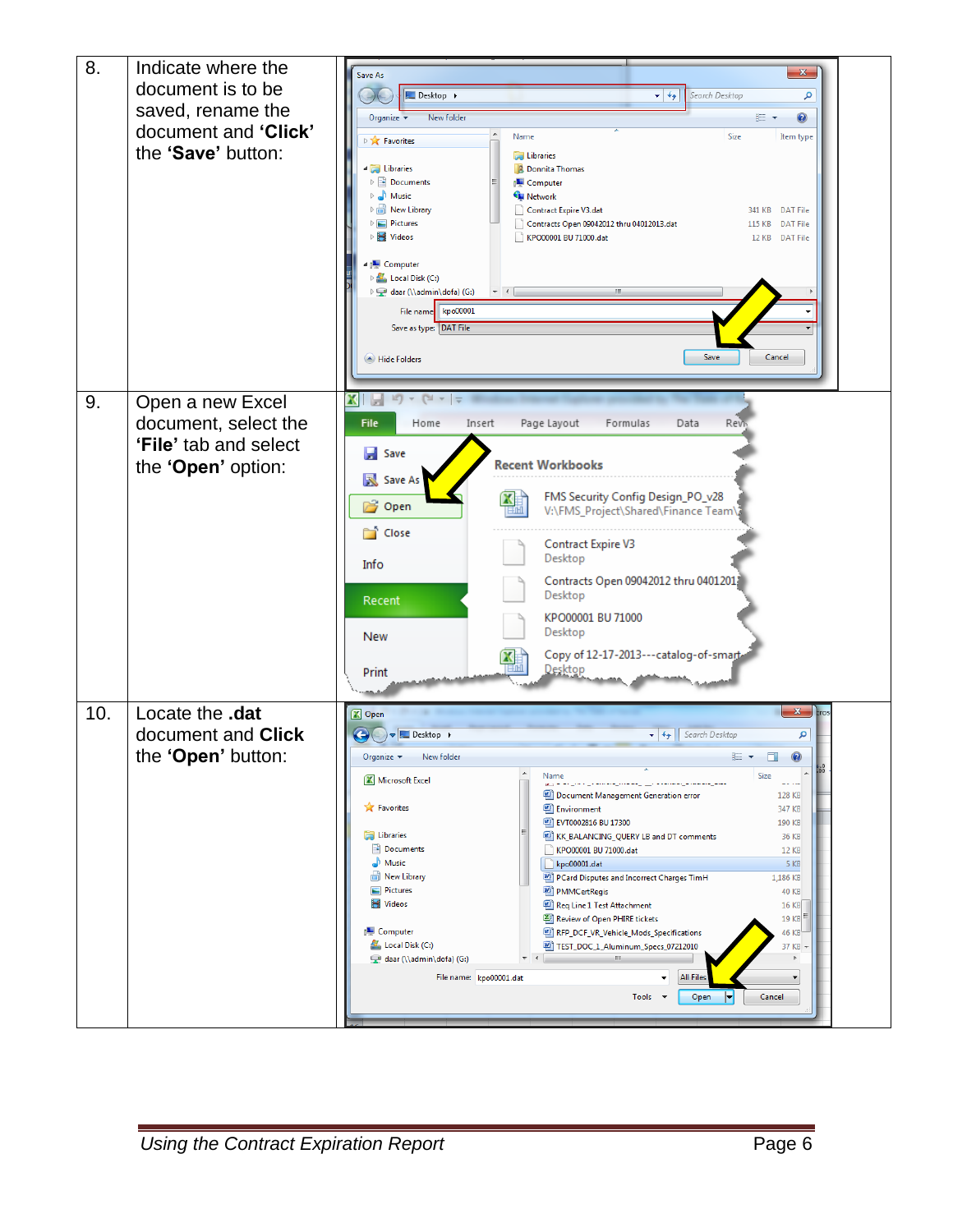| 11. | <b>Click the 'Next'</b>   | 8<br>$\mathbf{x}$                                                                                                                     |
|-----|---------------------------|---------------------------------------------------------------------------------------------------------------------------------------|
|     | button:                   | Text Import Wizard - Step 1 of 3                                                                                                      |
|     |                           | The Text Wizard has determined that your data is Delimited.                                                                           |
|     |                           | If this is correct, choose Next, or choose the data type that best describes your data.                                               |
|     |                           | Original data type<br>Choose the file type that best describes your data:                                                             |
|     |                           | - Characters such as commas or tabs separate each field.<br><b>O</b> Delimited                                                        |
|     |                           | Fixed width - Fields are aligned in columns with spaces between each field.                                                           |
|     |                           |                                                                                                                                       |
|     |                           | Start import at row:   1<br>File origin:<br>437 : OEM United States<br>$\overline{\phantom{a}}$                                       |
|     |                           |                                                                                                                                       |
|     |                           |                                                                                                                                       |
|     |                           | Preview of file C: \Users\dthomas\Desktop\kpo00001.dat.                                                                               |
|     |                           | 1 KP000001 Expire Date Range:   *From:  12/24/2013  *To:  12/24/2014<br>2 Parameters   Business Unit:   *From:   56500   *To:   56500 |
|     |                           | Corporate Contracts Only?   N   Vendor Id:                                                                                            |
|     |                           | 5 Vendor ID  Vendor Name  <br>Contract ID#<br>Actu                                                                                    |
|     |                           | m.                                                                                                                                    |
|     |                           | Cancel<br>$<$ Back<br><b>Finish</b>                                                                                                   |
|     |                           | Next                                                                                                                                  |
|     |                           |                                                                                                                                       |
| 12. | Select 'Other' and        | P<br>23<br>Text Import Wizard - Step 2 of 3                                                                                           |
|     | enter the pipe symbol     | This screen lets you set the delimiters your data contains. You can see how your text is affected in the preview                      |
|     | ( ) as the delimiter.     | below.                                                                                                                                |
|     | <b>Click the 'Next'</b>   | <b>Delimiters</b>                                                                                                                     |
|     | button:                   | $V$ Tab                                                                                                                               |
|     |                           | Treat consecutive delimiters as one<br>Semicolon<br>Comma                                                                             |
|     |                           | $\blacktriangledown$<br>Text gualifier:<br>Space.                                                                                     |
|     |                           | $\vee$ Other:                                                                                                                         |
|     |                           |                                                                                                                                       |
|     |                           | Data preview                                                                                                                          |
|     |                           |                                                                                                                                       |
|     |                           | KP000001<br>*From:<br>12/24/2013<br>Expire Date Range:                                                                                |
|     |                           | Parameters Business Unit:<br>*From:<br>56500<br>Corporate Contracts Only? N<br>Vendo                                                  |
|     |                           | Vendor Name<br>Contract ID#<br>Vendor ID                                                                                              |
|     |                           | m.                                                                                                                                    |
|     |                           |                                                                                                                                       |
|     |                           | Cancel<br>$<$ Back<br>$N$ ext ><br><b>Finish</b>                                                                                      |
|     |                           |                                                                                                                                       |
| 13. | <b>Click the 'Finish'</b> | $\theta$<br>$-\mathbf{x}$<br>Text Import Wizard - Step 3 of 3                                                                         |
|     | button:                   | This screen lets you select each column and set the Data Format.                                                                      |
|     |                           | Column data format                                                                                                                    |
|     |                           | <b>O</b> General<br>'General' converts numeric values to numbers, date values to dates, and all                                       |
|     |                           | ◯ Text<br>remaining values to text.<br>Date: MDY                                                                                      |
|     |                           | E<br>Advanced<br><b>Do not import column (skip)</b>                                                                                   |
|     |                           |                                                                                                                                       |
|     |                           |                                                                                                                                       |
|     |                           |                                                                                                                                       |
|     |                           | Data preview                                                                                                                          |
|     |                           | <b>General</b><br><b>General</b><br>General<br>General                                                                                |
|     |                           | KP000001<br>Expire Date Range:<br>$*$ From:<br>12/24/2013<br>Parameters Business Unit:<br>$*$ From:<br>56500                          |
|     |                           | Corporate Contracts Only?<br>Tendor Id:<br>N                                                                                          |
|     |                           | Vendor ID<br>Vendor Name<br>Contract ID#<br>Actual                                                                                    |
|     |                           | m                                                                                                                                     |
|     |                           | Cancel<br>Next<br>Einish<br>$Back$                                                                                                    |
|     |                           |                                                                                                                                       |